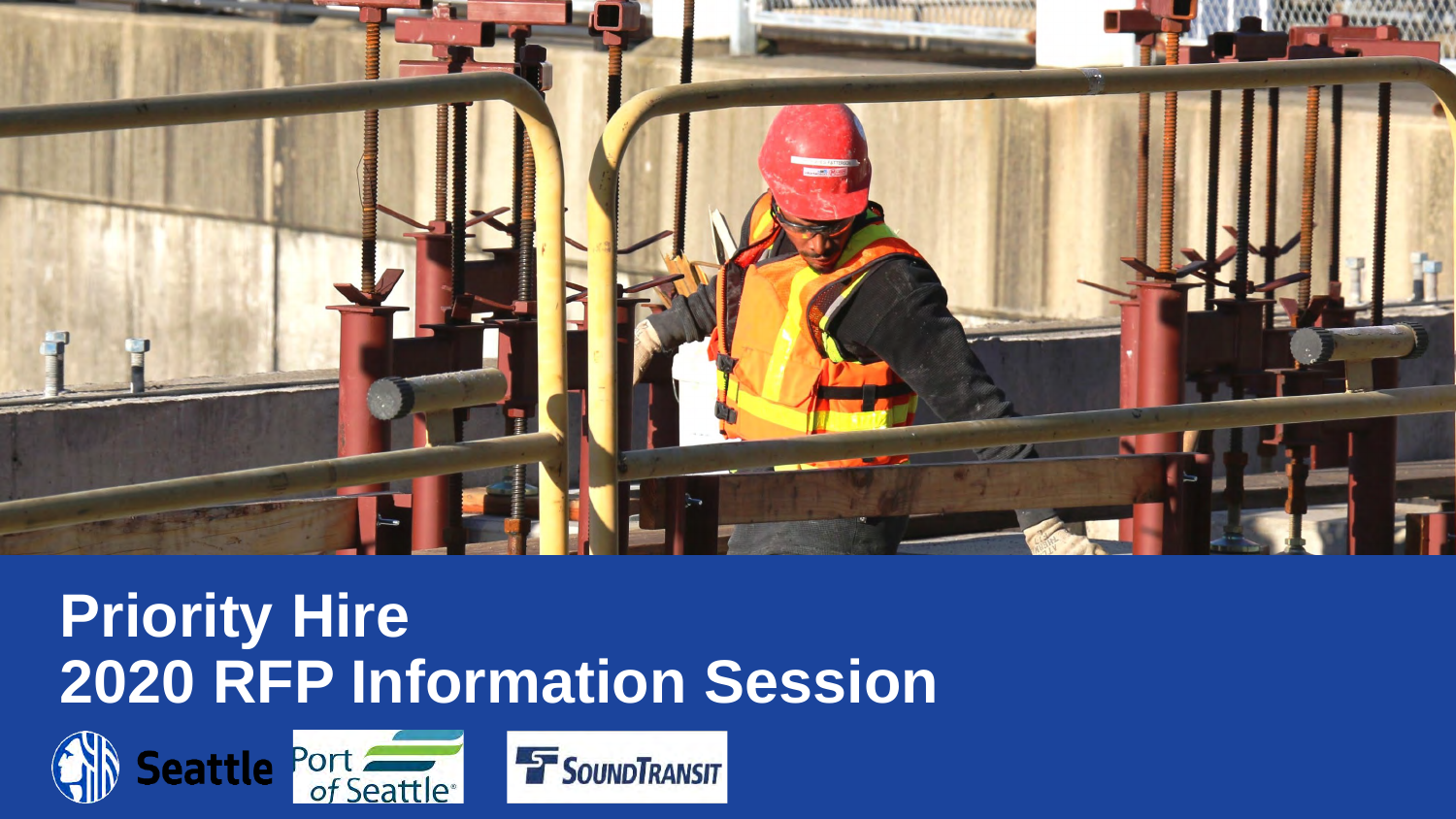- Welcome & Introductions
- Construction Workforce Diversity & Priority Hire
- RFP Presentation
- Question and Answer Session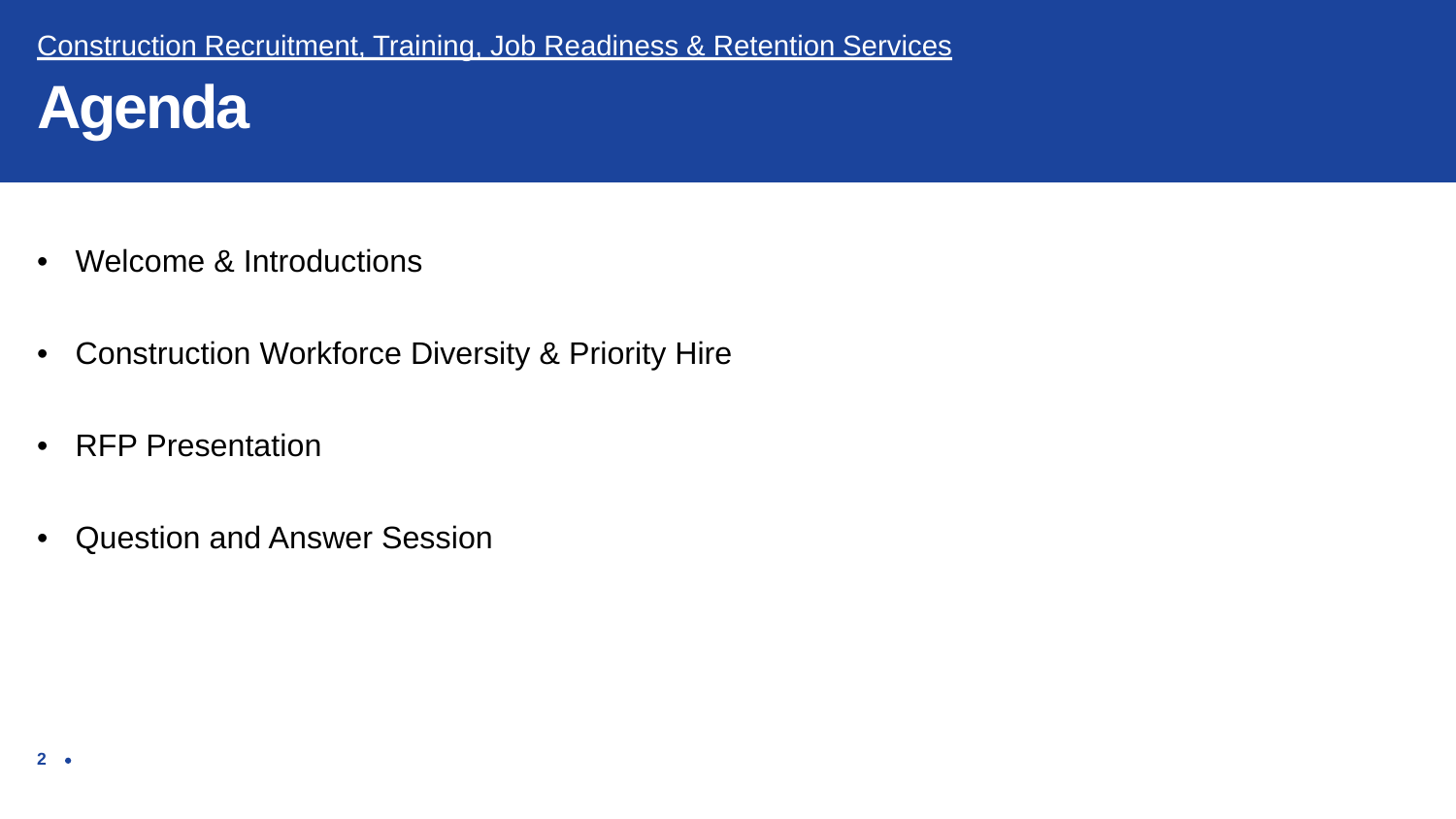# **Why Workforce Diversity & Priority Hire?**



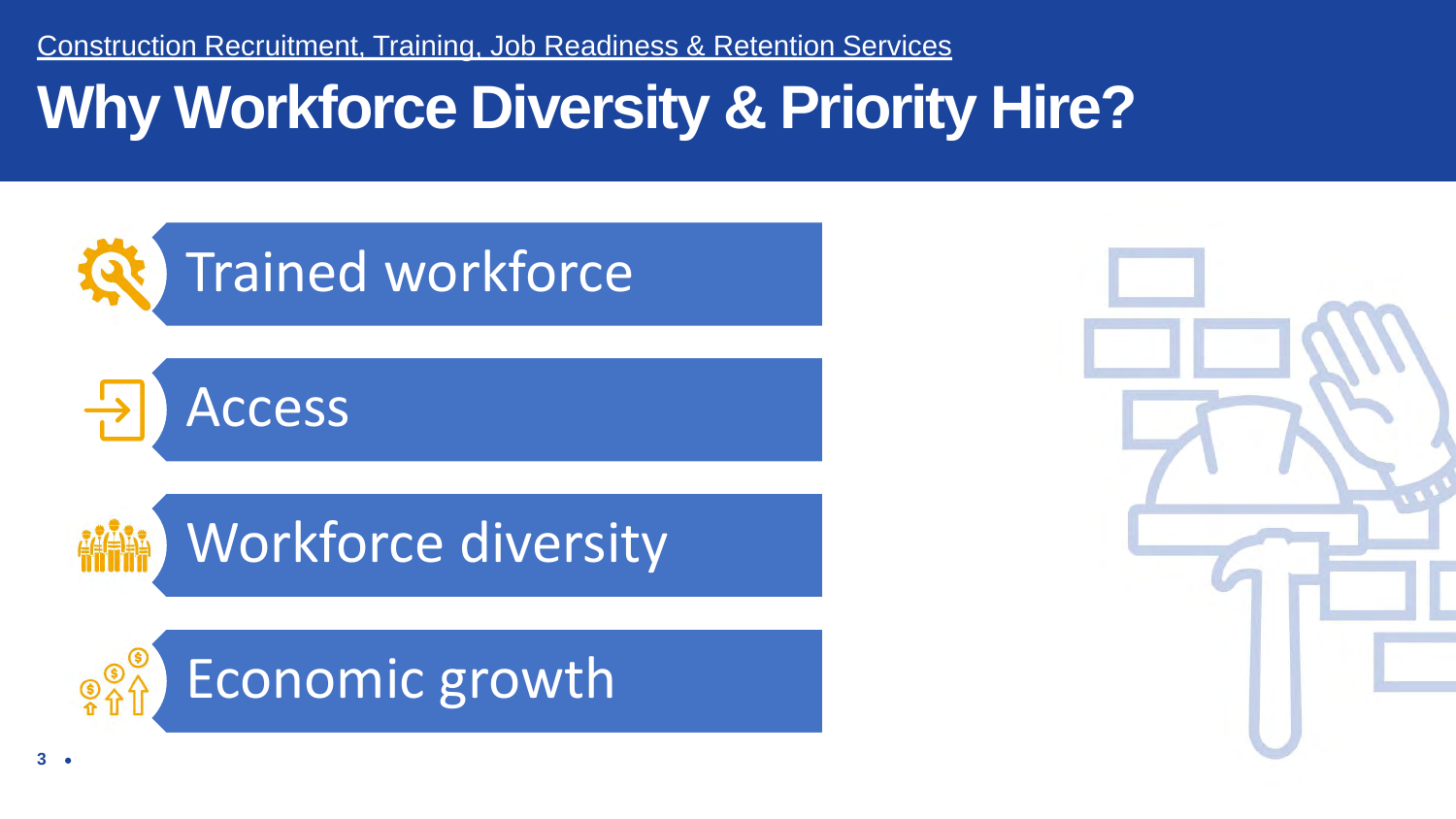### **How do we build construction career pathways?**

Invest in community awareness, training and ongoing support in the worker pathway

Set workforce requirements and goals on public works & City public-private partnership projects

Engage all stakeholders and partners throughout development and implementation

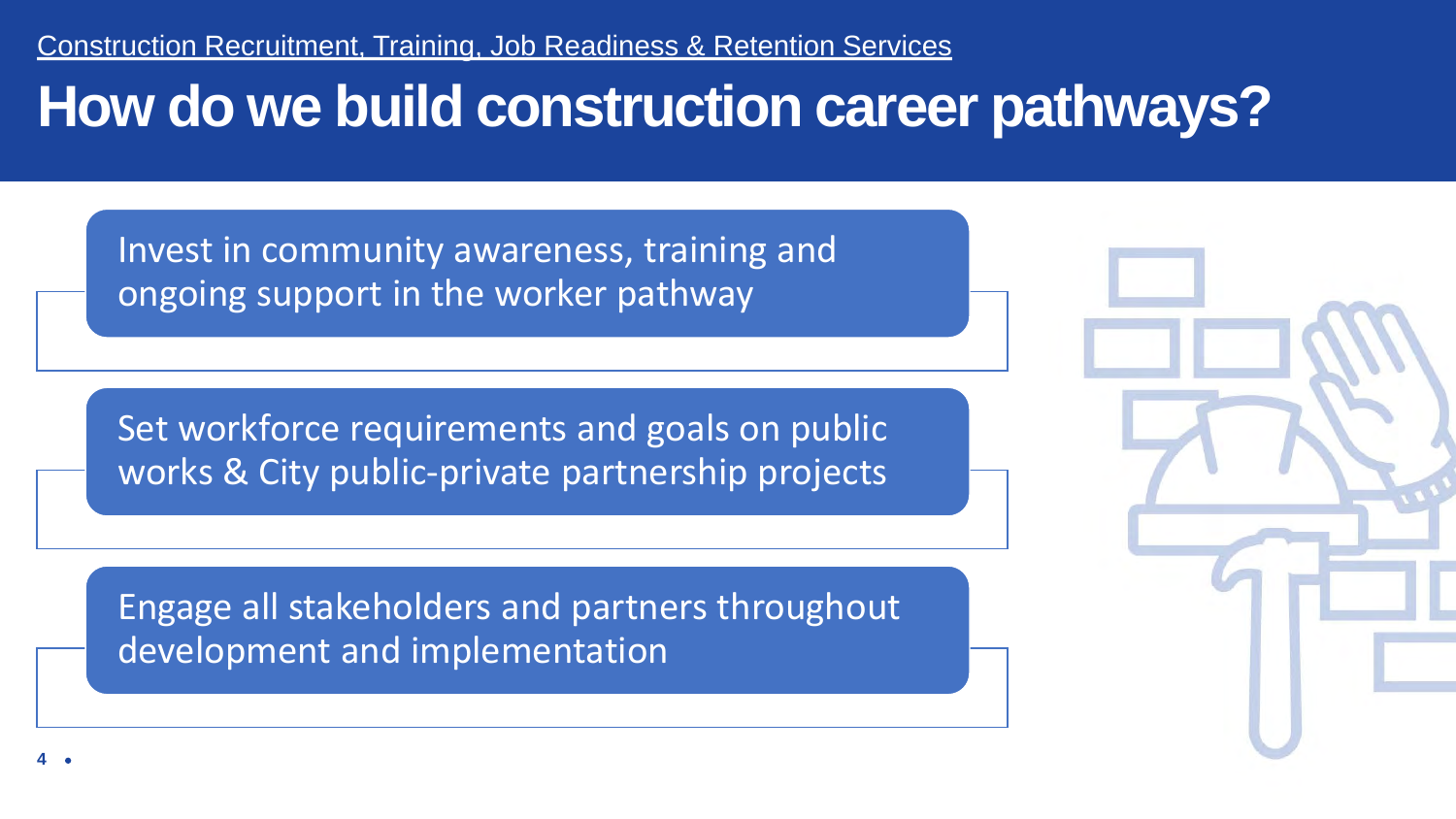# **Priority Hire**

#### **Priority Hire Individuals - Definition**

For the purpose of this RFP, Priority Hire individuals are defined as:

- Residents of economically distressed ZIP codes (see right)
- Women
- BIPOC (Black, Indigenous and people of color)



Updated January 2017.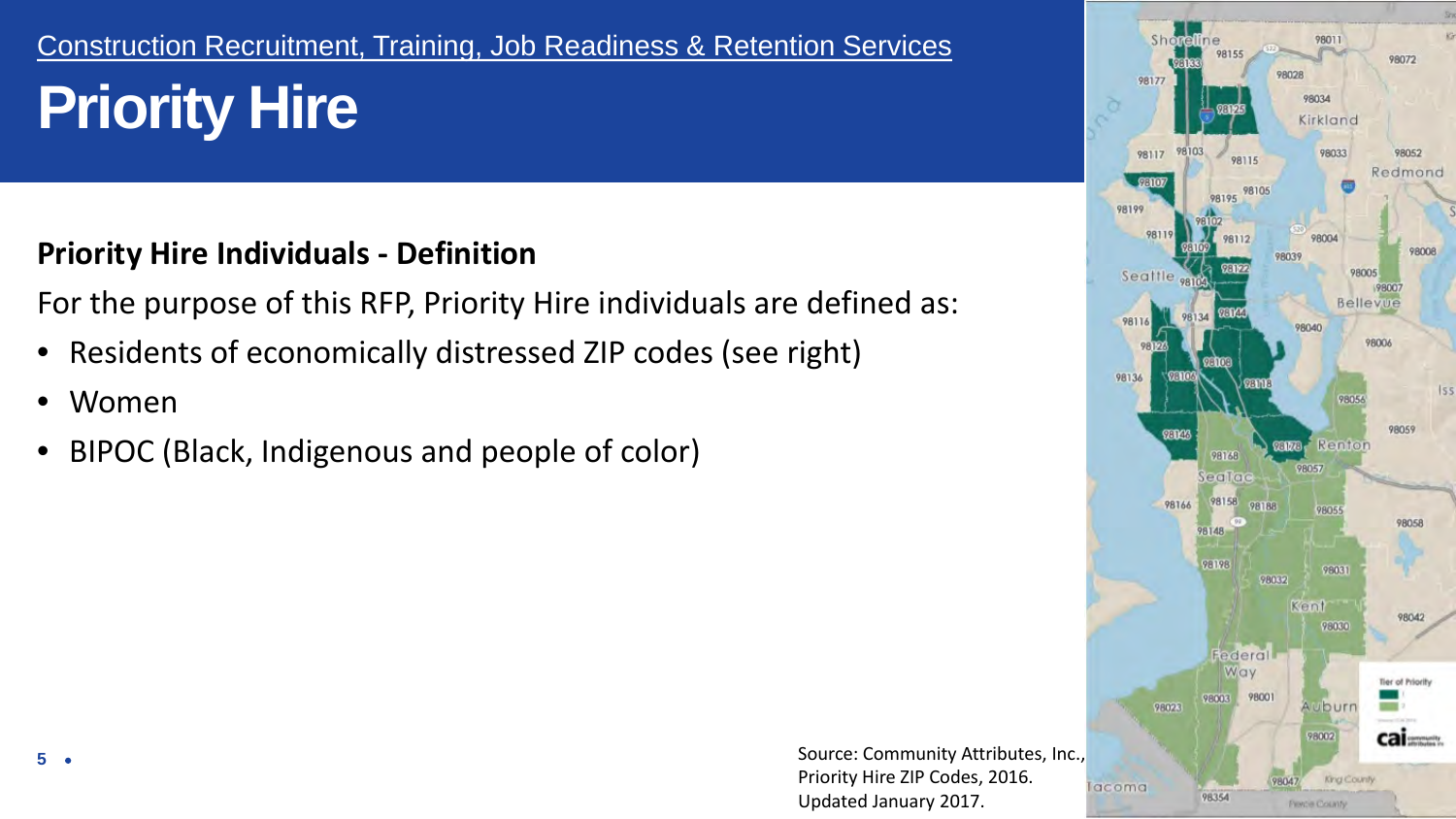# **Success: City's Priority Hire Impact**

### **Workers from economically distressed ZIP codes earned**



This is **\$18 million** more in wages than before Priority Hire

Source: Based on 35 City public works projects and two public-private partnership projects from November 2013 through October 2020.

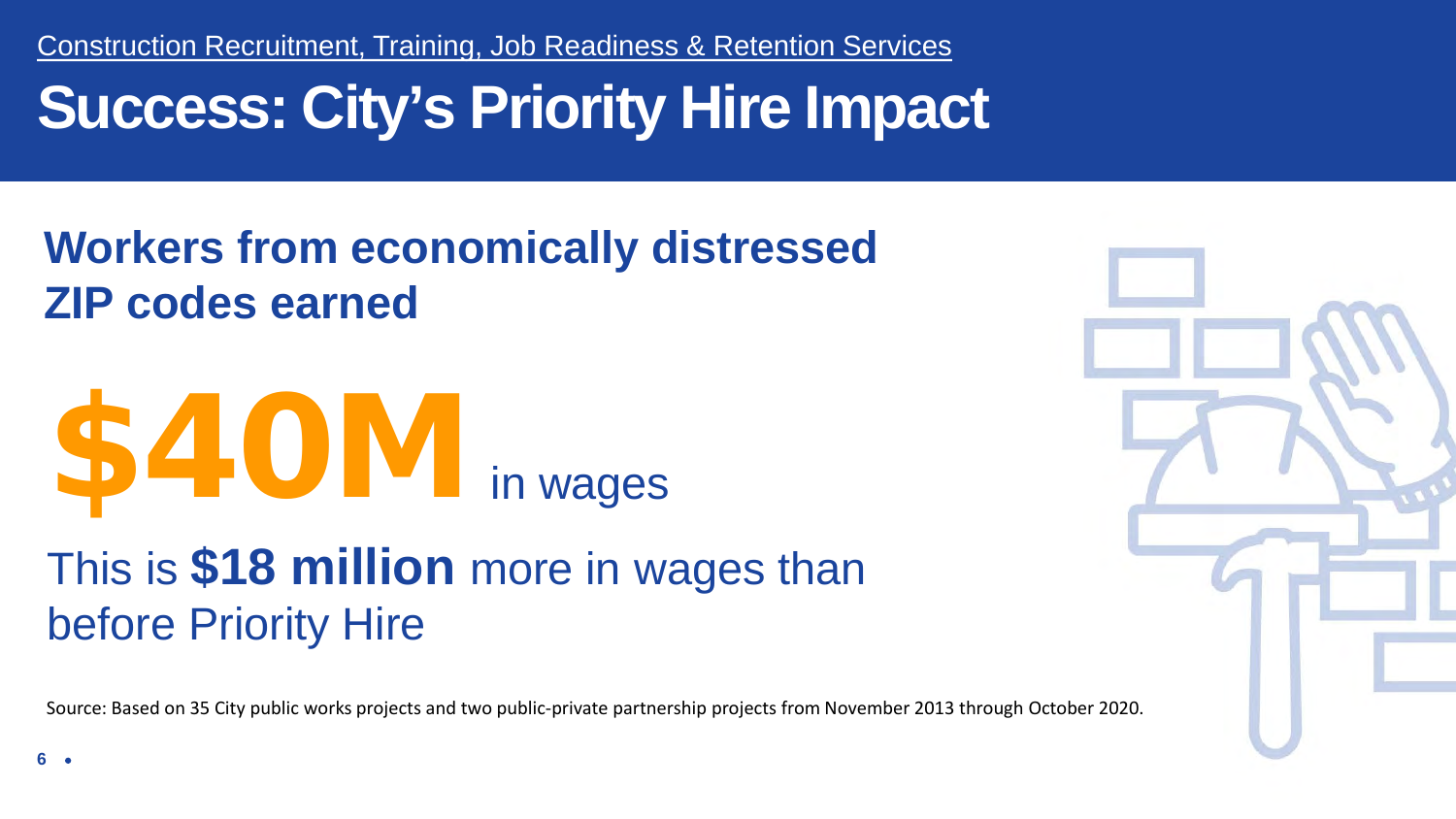# **Apprenticeship Completions**

#### **SOURCES OF APPRENTICES** Year 1 **OTHER** Year<sub>2</sub> APPROXIMATELY Year<sub>3</sub> Year<sub>4</sub> Year 5 1,500 **ENTER** PRE-APPRENTICESHIPS **HIGH SCHOOL ONTEVIDUS** APPROXIMATELY ONLY **600 REACH JOURNEY LEVEL** Only 40% Graduate to Journey Status • 33% of people of color • 32% of women nstruction

**7**

Source: Port of Seattle, 2017.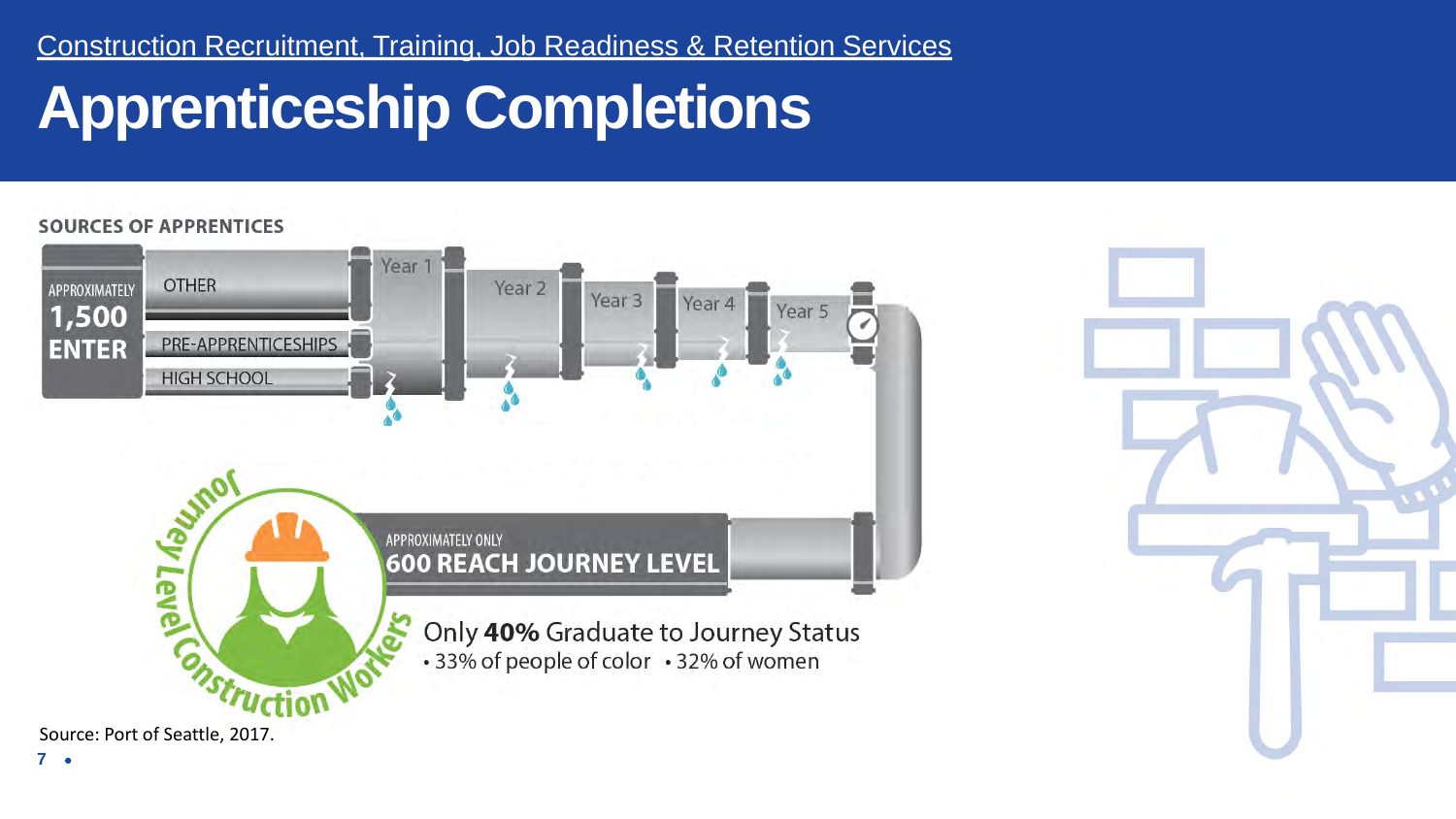Reduce economic inequities by opening doors to well-paying construction careers for underrepresented groups to enter and maintain employment.

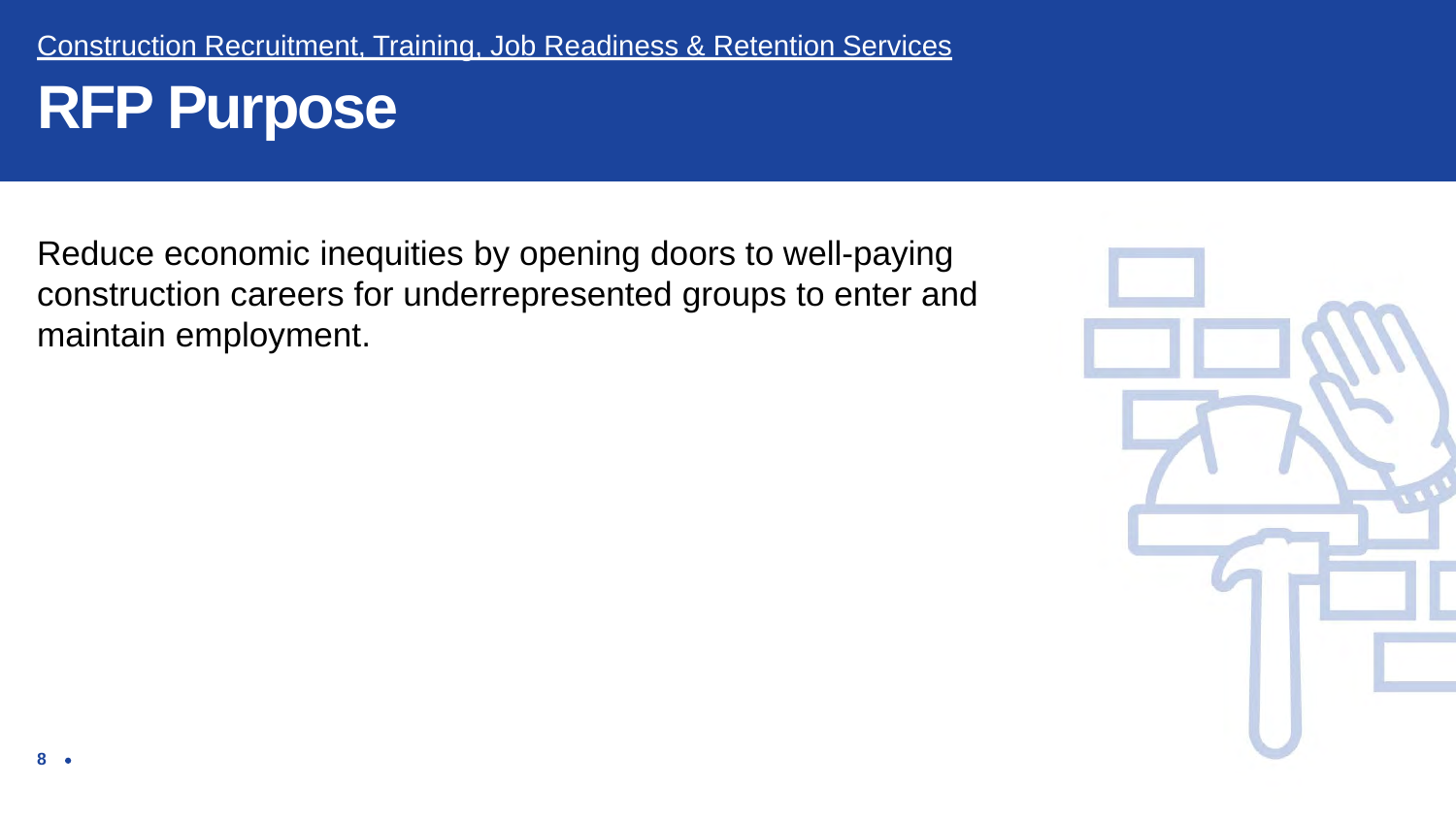Community Recruitment, Training, Job Readiness and Retention Services

### **Community Partnerships**

### **Recruitment, training and support services for workers living in economically distressed ZIP codes, women and people of color.**

#### **From 2016 – 2019:**



Priority Hire individuals recruited and placed into construction by community organizations



Trained pre-apprentices and Priority Hire clients placed in construction

Individuals obtained or regained their driver's licenses

Worker retention through Acceptable Work Site training development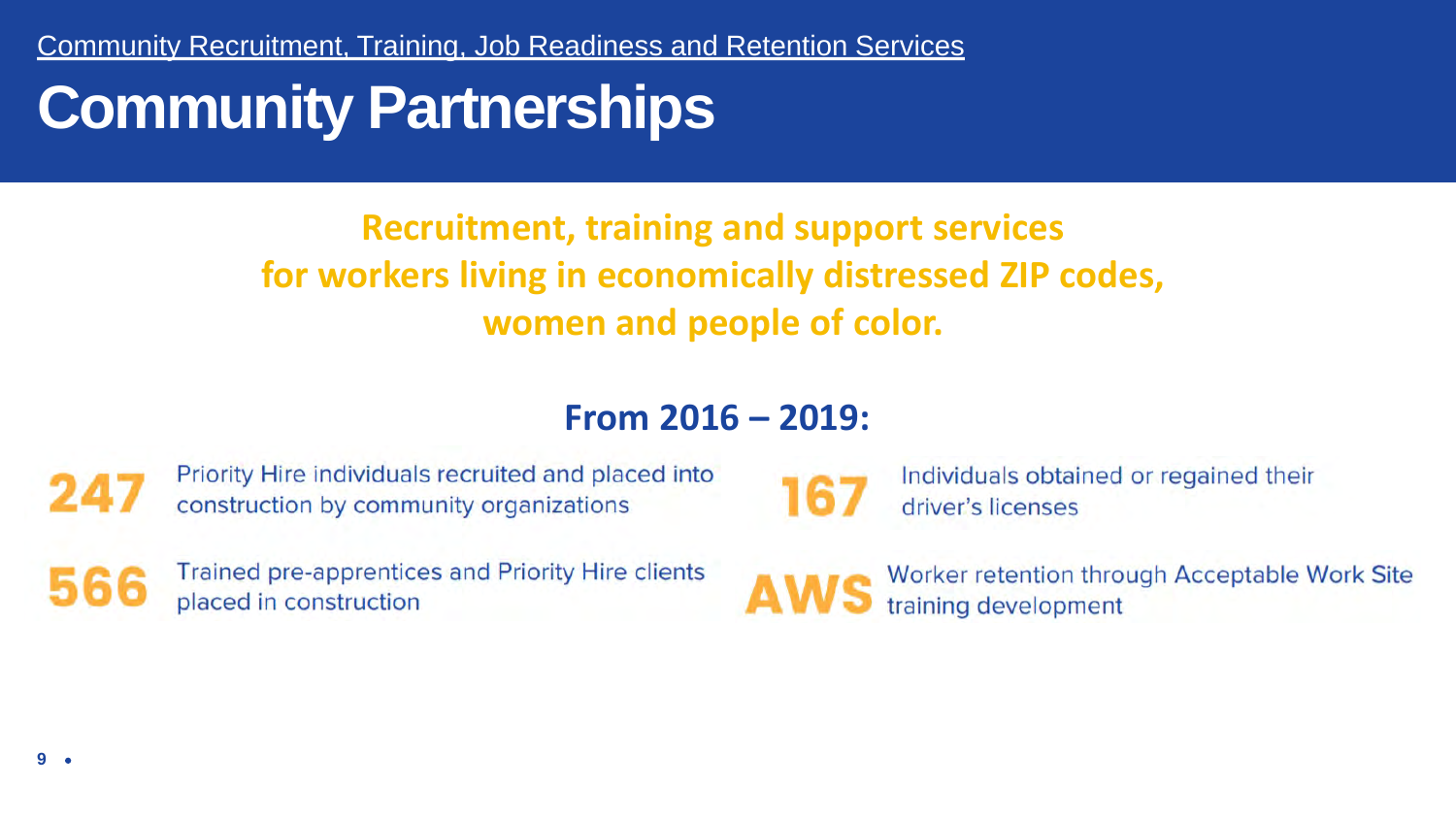# **RFP Partnership**

The RFP is hosted by the City of Seattle, in partnership with the Port of Seattle and Sound Transit

The City of Seattle will administer the resultant contracts.

| <b>Partner</b><br><b>Agencies</b> | 2021      | 2022      | 2021-2022<br><b>Est. Total</b> |
|-----------------------------------|-----------|-----------|--------------------------------|
| <b>City of Seattle</b>            | \$652,000 | \$652,000 | \$1,304,000                    |
| <b>Port of Seattle</b>            | \$100,000 | \$100,000 | \$200,000                      |
| <b>Sound Transit</b>              | \$150,000 | \$100,000 | \$250,000                      |
| <b>Est. Total</b>                 | \$902,000 | \$852,000 | \$1,754,000                    |

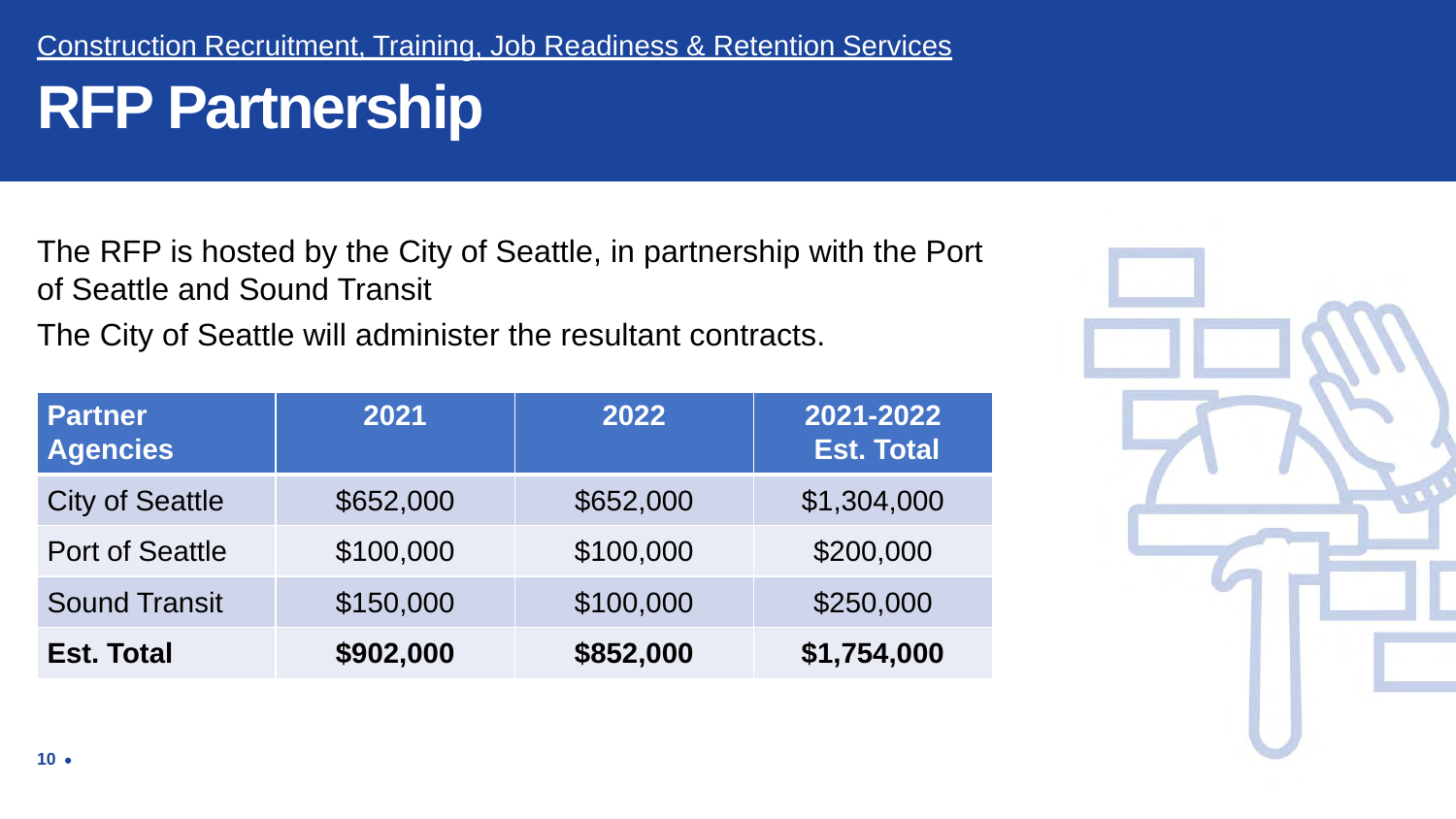# **RFP Timeline**

| <b>RFP Timeline*</b>                        | <b>Date/Time (PST)</b>                                                                   |  |
|---------------------------------------------|------------------------------------------------------------------------------------------|--|
| <b>RFP</b> release                          | November 10, 2020                                                                        |  |
| <b>Information Sessions</b>                 | November 19, 2020, 3:00 p.m.<br>December 3, 2020, 3:00 p.m.<br>January 27, 2021, 10 a.m. |  |
| <b>Deadline for Questions</b>               | February 1 by 11:59 p.m.                                                                 |  |
| <b>Proposal Due Date</b>                    | February 4 by 11:59 p.m.                                                                 |  |
| <b>Announcement of Potential interviews</b> | January 5<br>February 16                                                                 |  |
| Interview Dates (If Applicable)             | January 7 & 8, February 19 & 20                                                          |  |
| Notification of Successful Proposer(s)      | February 24                                                                              |  |
| <b>Anticipated Contract Execution</b>       | March 15                                                                                 |  |

\*RFP timeline updated January 2021.

**11**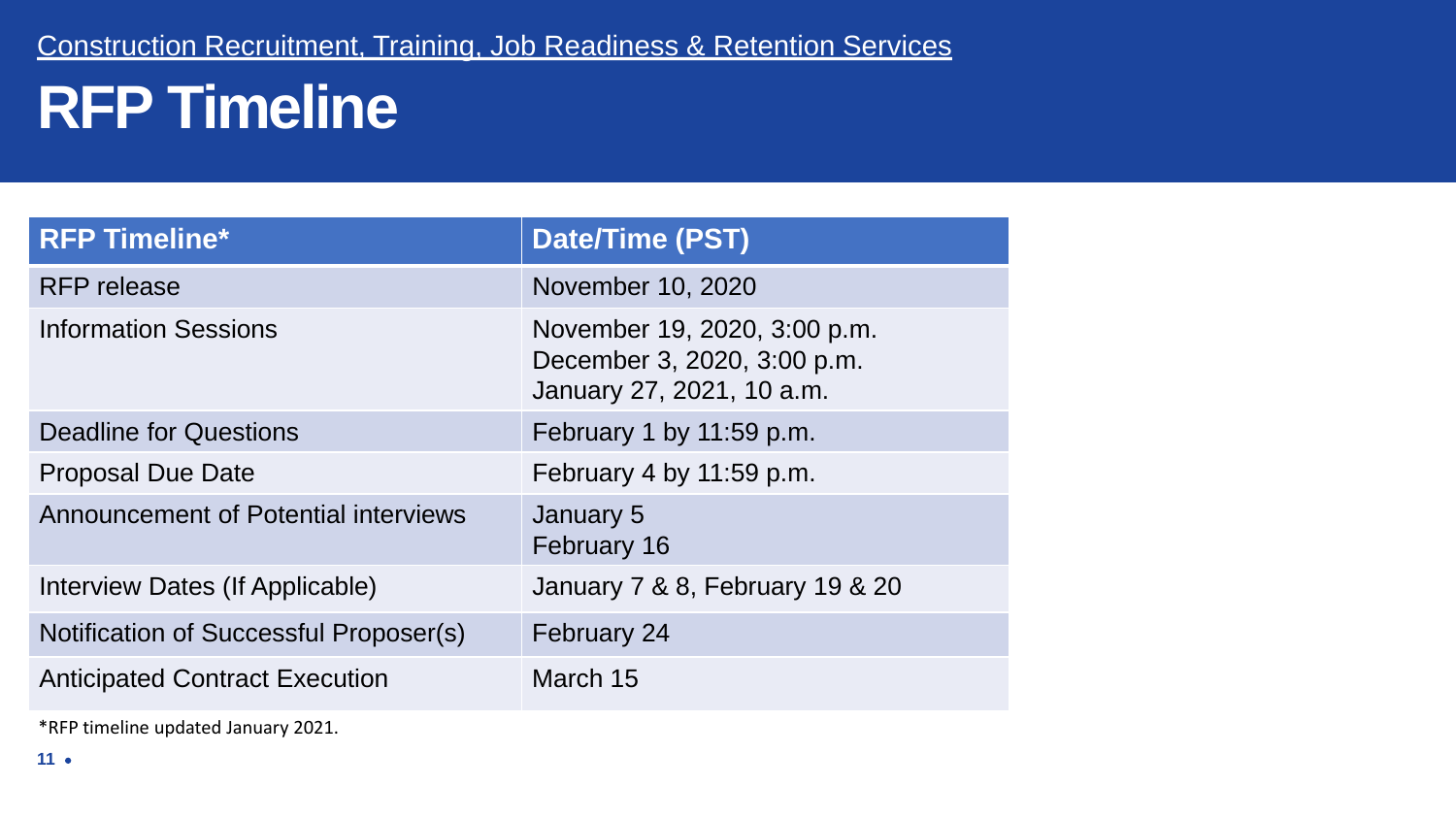### **Minimum Eligibility Requirements** Construction Recruitment, Training, Job Readiness & Retention Services

- Follow non-discrimination and equal opportunity provisions mandated by federal, state, and city laws.
- Meet licensing requirements applicable to its organization, e.g., Washington State Business License (UBI#), Seattle Business License, 501(c)(3), or 501(c)(4).
- Approval of fiscal sponsorship or 501(C)3 status.
- Federal Tax ID number/employer identification number (EIN).
- Pre-apprenticeship and apprenticeship programs must be Washington State Apprenticeship & Training Council (WSATC)-recognized or in process of obtaining recognition at contract award.

**Awarded organizations must meet applicable licensing requirements listed above immediately after contract award.**

**Refer to section 11.6 of the RFP for more information.** 

**12**

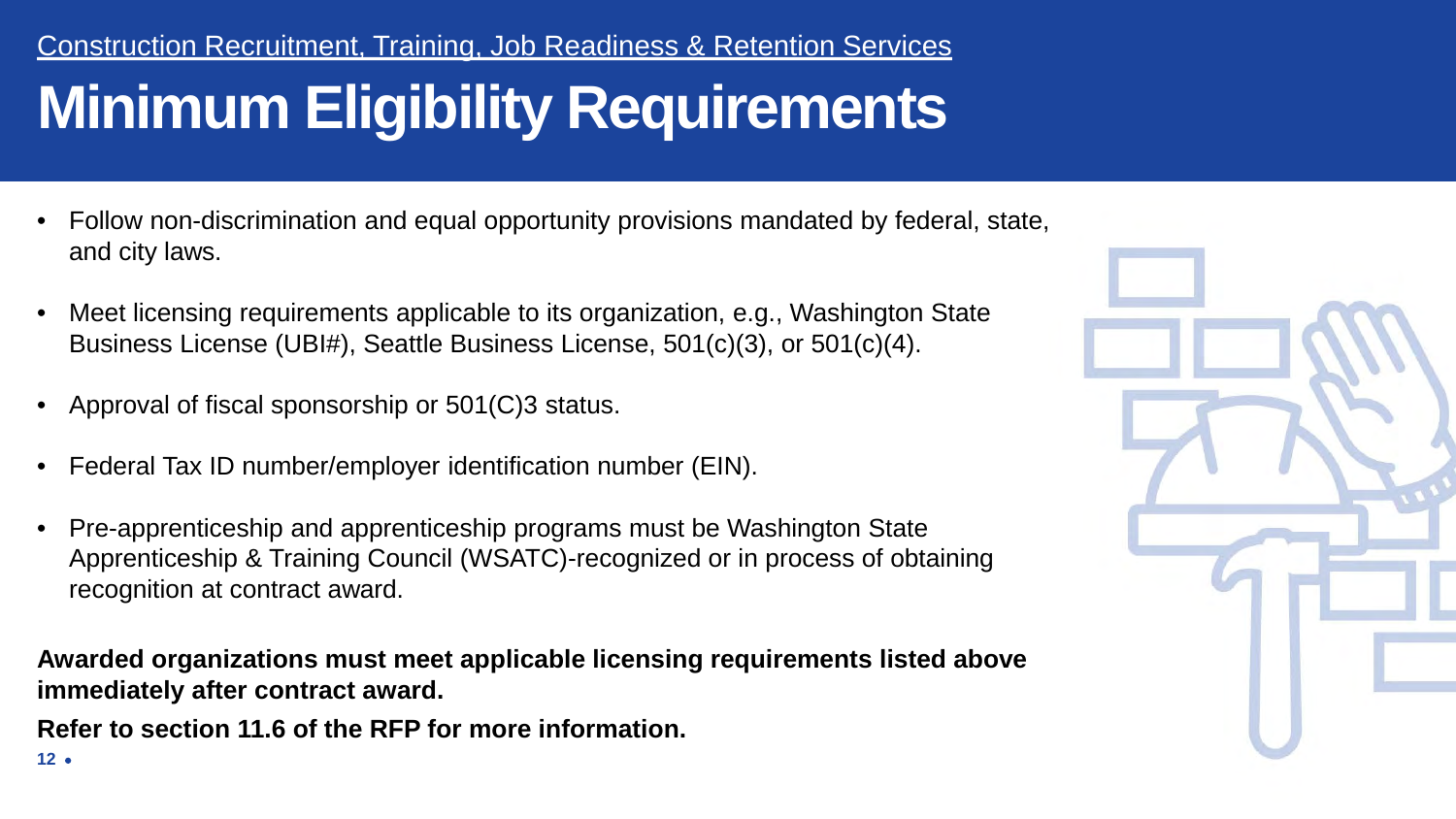This RFP is seeking proposals (joint proposals encouraged) from organizations and coalitions that can offer one or more of the following:

• Apprentice and/or journey worker retention support with a focus to increase the number of Priority Hire individuals that stay in and advance in construction careers;

#### **and/or**

• Recruitment, with a focus on Priority Hire individuals, particularly those who are also justice system-involved;

#### **and/or**

• Pre-apprenticeship construction training and/or job readiness services.

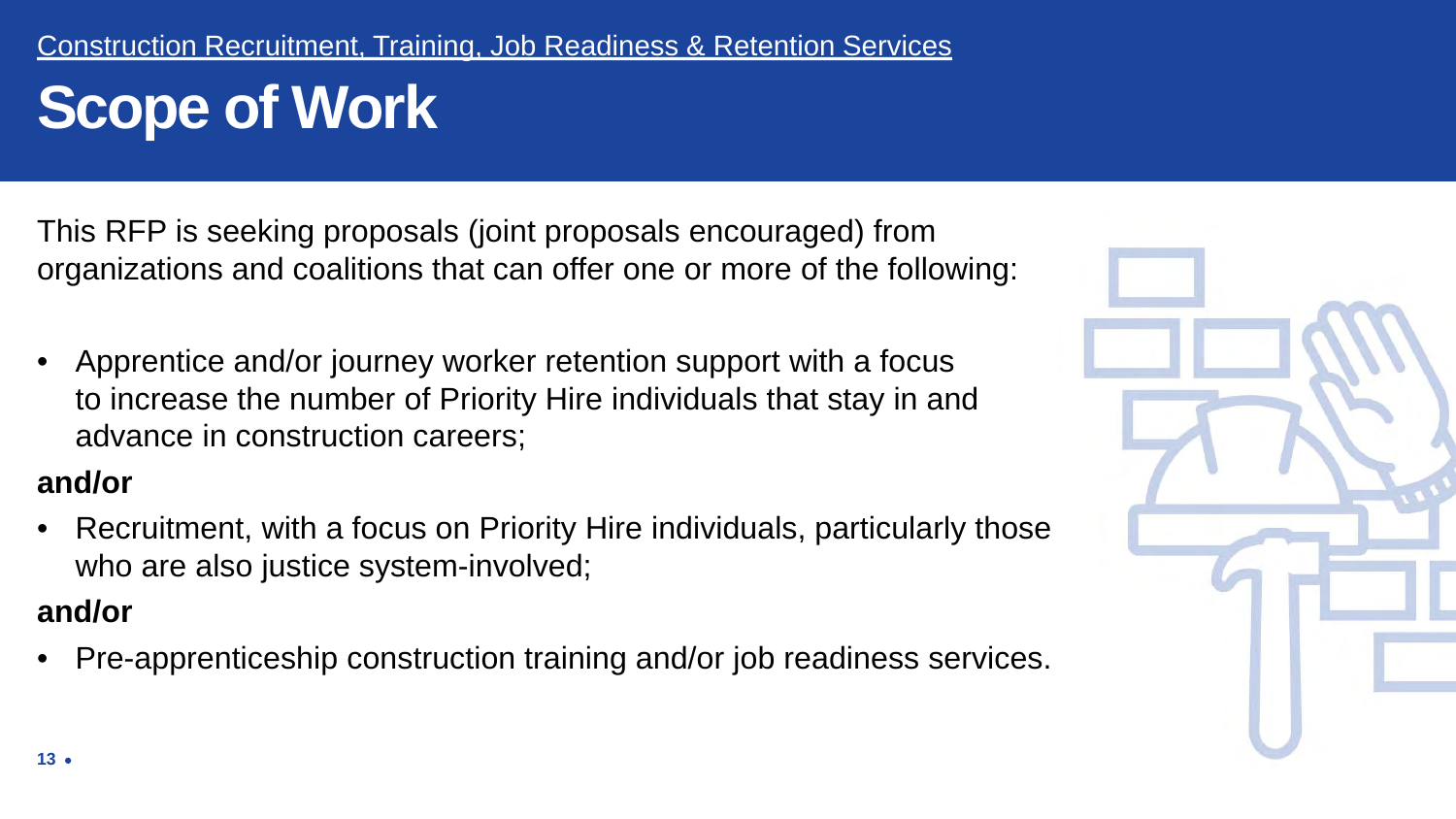#### **Scope 1. Apprentice and/or Journey Worker Retention Services**

Increase retention of Priority Hire apprentices and journey workers.

Proposals shall, at minimum, address one of the strategies below and may offer other strategies that are not listed.

- Childcare services
- Culturally inclusive mentorship program
- Financial support services

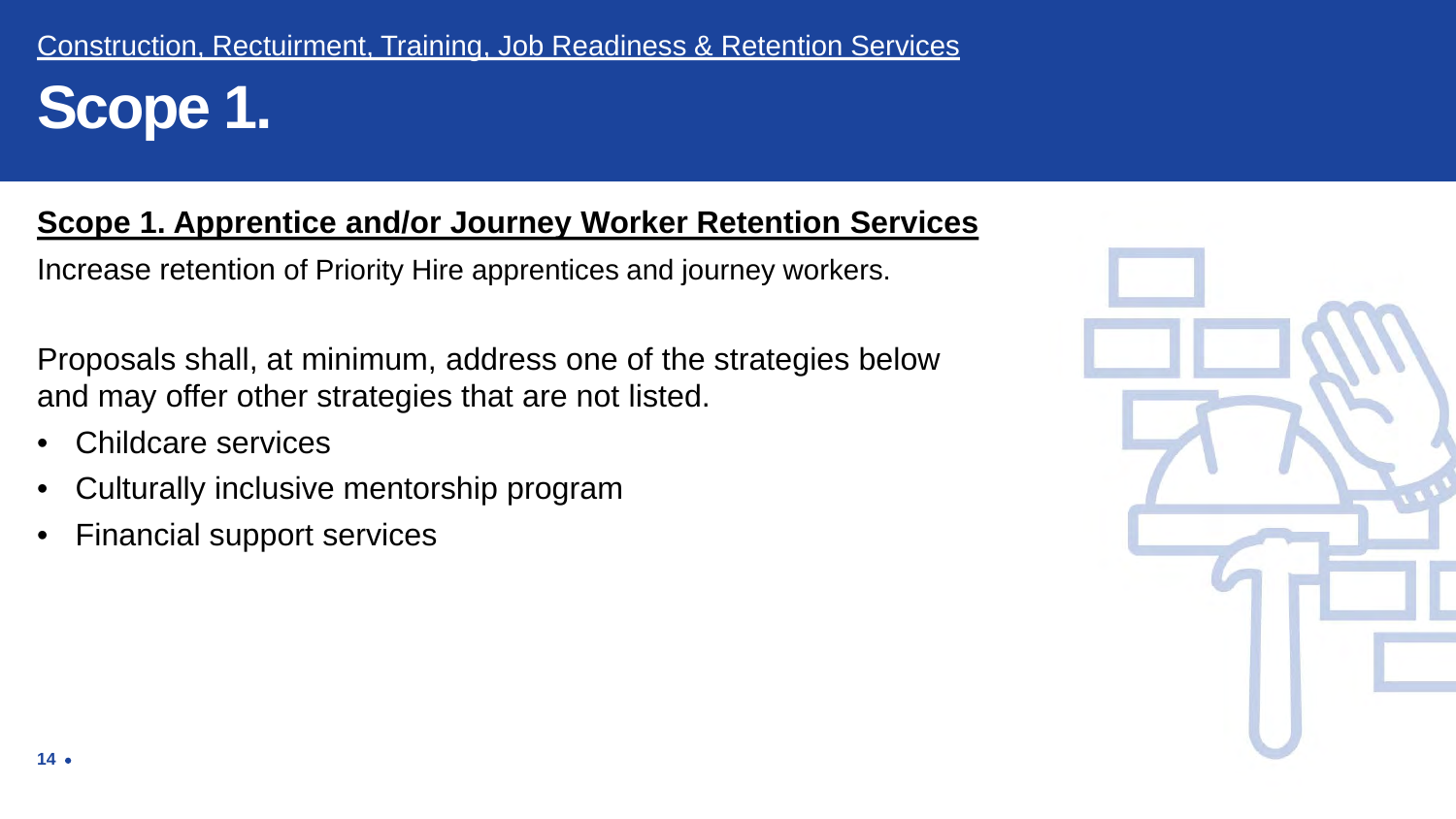**Scope 2.**

#### **Scope 2. Recruitment and Placement of Priority Hire Individuals, with a focus on those who are Justice-System Involved**

Increase the number of Priority Hire individuals, with a focus on those who are justice-system involved, that enter pre-apprenticeship and apprenticeship construction training programs.

*Justice System-Involved Individual: A person from an economically distressed ZIP code, woman and/or BIPOC individual that has been impacted by the justice system; this includes currently incarcerated, formerly incarcerated and individuals with a record.* 

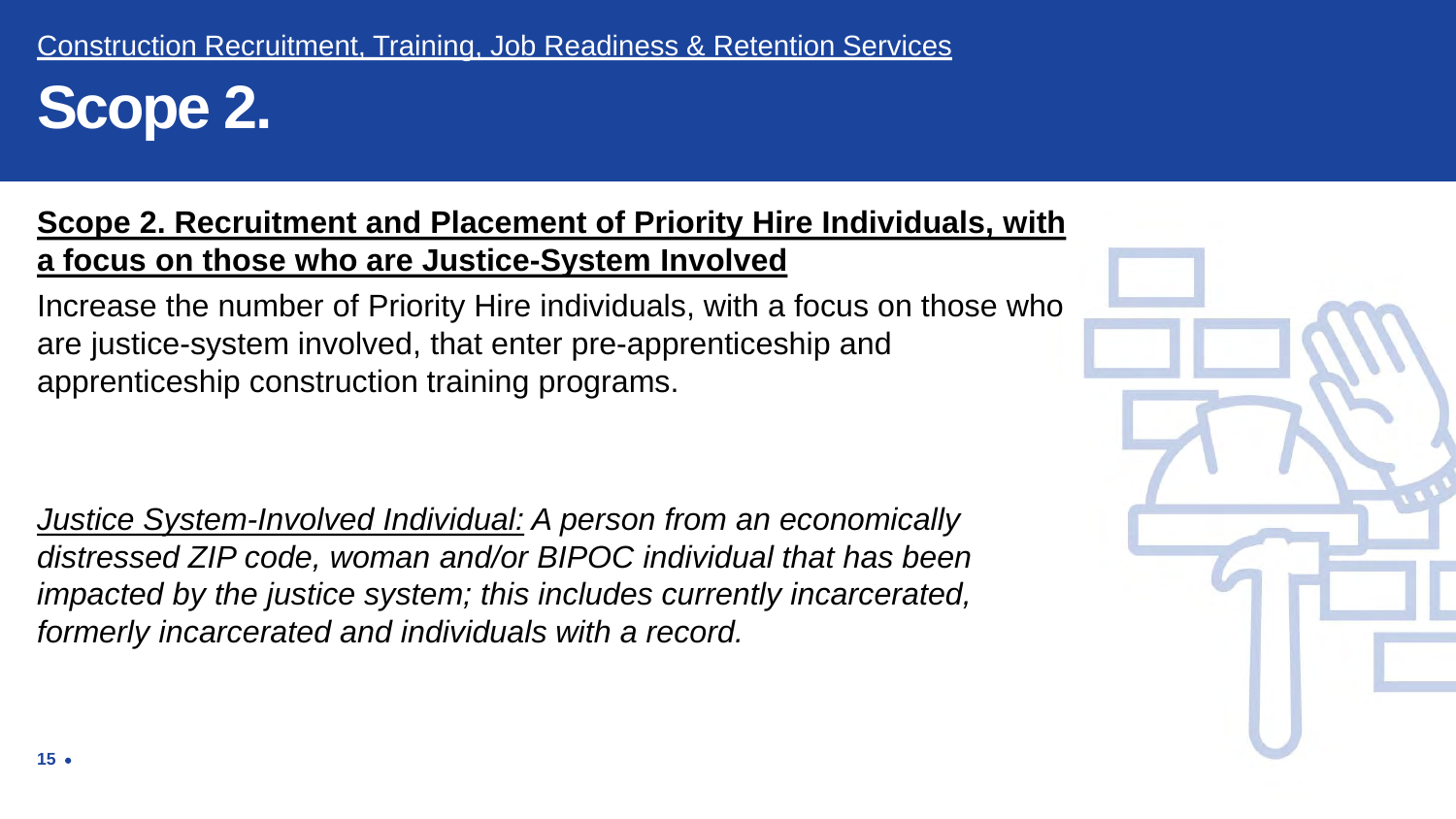**Scope 3.**

#### **Scope 3. Pre-Apprenticeship Construction Training and/or Job Readiness Services**

Propose a program to:

• Train pre-apprentices, with a focus on Priority Hire individuals, and place them in construction apprenticeship. This is for recognized pre-apprenticeship programs only.

#### **And/or;**

- Provide job readiness services to pre-apprentices and/or apprentices. Any organization can apply to this. These services could include:
	- o Digital literacy training
	- o Construction math training
	- o Leadership training
	- o Driver's relicensing
	- o Financial support services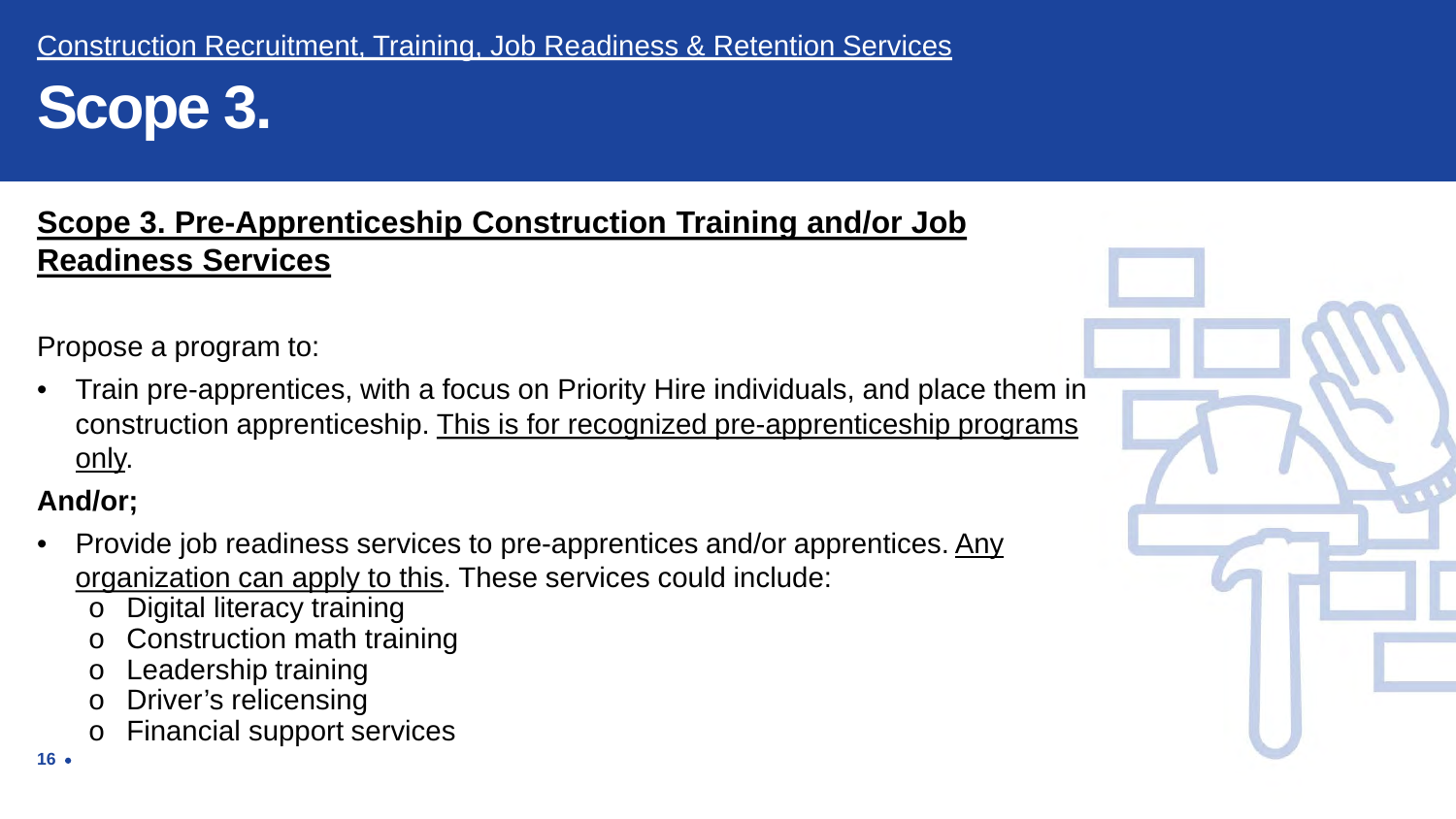# **Proposal Submittal**

**Proposals are due by 11:59 pm (PST), February 4, 2021**

Electronic Submittal to [Julianna.Tesfu@seattle.gov](mailto:Julianna.Tesfu@seattle.gov)

- Subject Line: RFP Number: FAS 2020-019
- Preferred in PDF format

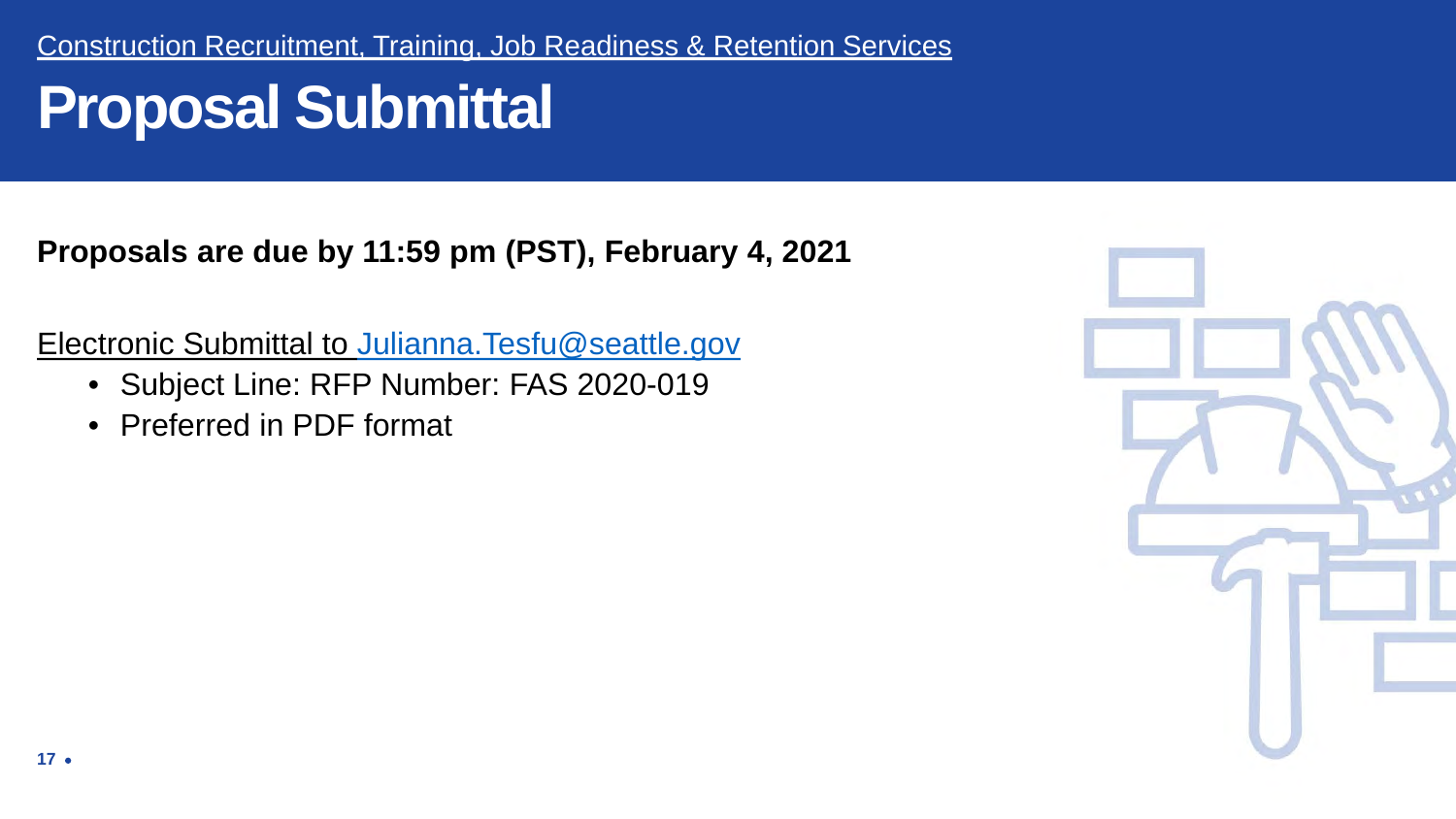# **Selection Process**

- 1. Initial Screening
- 2. Proposal Evaluation

| <b>Evaluation Criteria</b>       | <b>Points</b> |
|----------------------------------|---------------|
| Agency capacity and organization | 15            |
| <b>Agency experience</b>         | 15            |
| Agency proposal and application  | 35            |
| <b>Cultural competency</b>       | 20            |
| Proposal Work Plan & Budget      | 15            |
| <b>TOTAL</b>                     | 100           |

- 3. Interviews (if applicable) 20 points
- 4. Selection

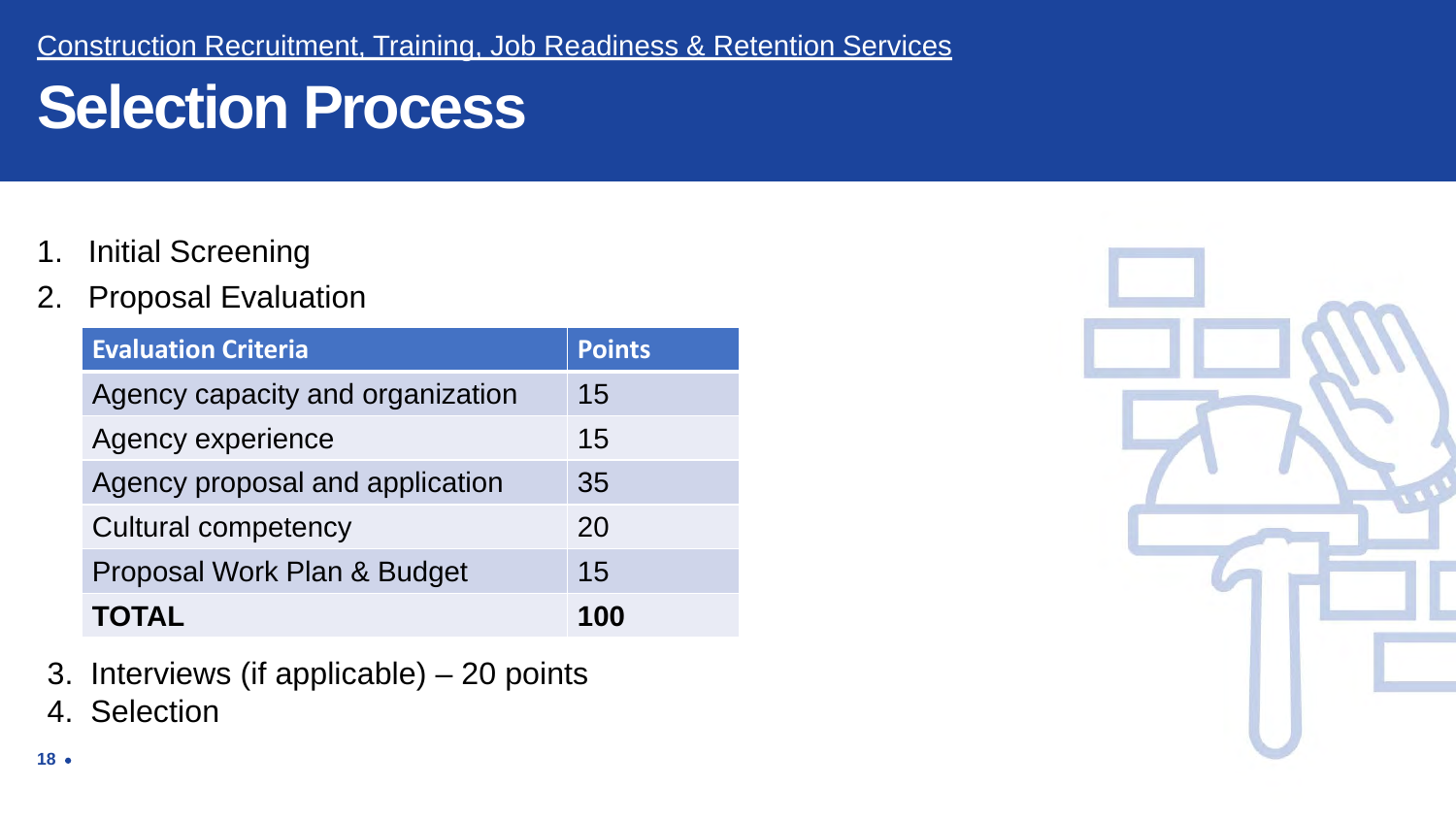# **Proposal Support**

Three Information Sessions

Nov. 19, 2020 at 3:00 p.m. (PST) Dec. 3, 2020 at 3:00 p.m. (PST) Jan. 27, 2021 at 10:00 a.m. (PST)

#### Questions & Answers Document

Answers will be posted here: Construction Workforce RFP on a weekly basis, until February 1, 2021, or more frequently as needed.

#### Technical Assistance

**19** Please contact the RFP Coordinator to make a request or learn more about technical assistance. Please request technical assistance at least 10 business days prior to the proposal due date.

![](_page_18_Picture_8.jpeg)